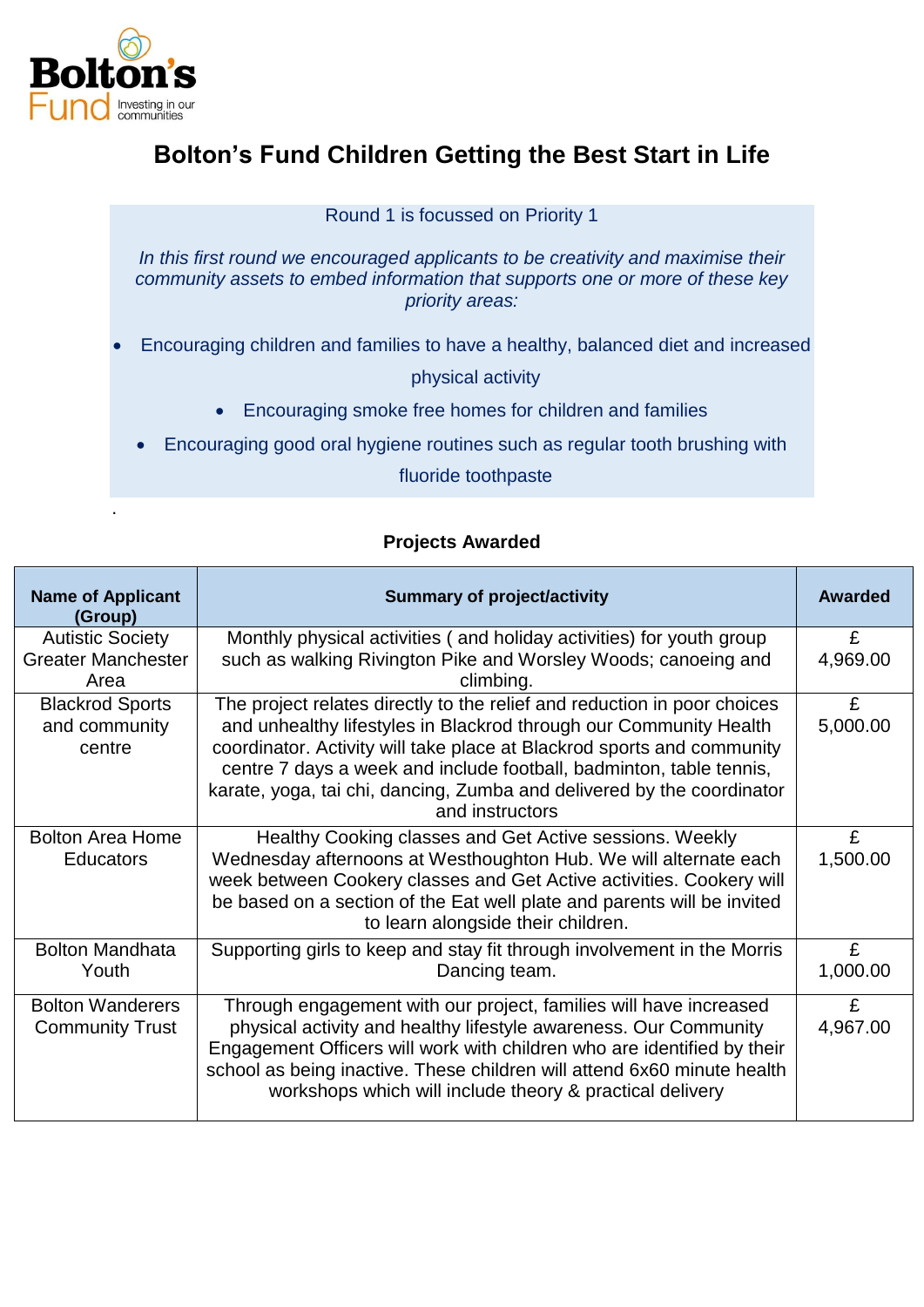| <b>Bridge Church</b>       | To promote healthy eating, we will offer new healthy snack options        | £        |
|----------------------------|---------------------------------------------------------------------------|----------|
|                            | that children may not have tried before. We will display healthy eating   | 3,300.00 |
|                            | posters and leaflets for parents and guardians to access. We will also    |          |
|                            | be optimising our story time by educating children and families about     |          |
|                            | healthy eating, oral hygiene and exercise in a fun and interactive way.   |          |
|                            | Our weekly crafts will also be based on education around these            |          |
|                            | themes.                                                                   |          |
| Farnworth                  | Supporting girls to keep and stay fit through involvement in the Morris   | £        |
| <b>Carousels Morris</b>    | Dancing team.                                                             | 1,500.00 |
| Dancers                    |                                                                           |          |
| <b>Friends of Moorgate</b> | 6 Weekly after school family keep fit sessions around needs of chosen     | £        |
| <b>Primary School</b>      | families eg: people with weight issues, disabilities or other             | 930.00   |
|                            | medical/physical needs along with meal ingredients package to             |          |
|                            | change eating and lifestyle attitudes and habits.                         |          |
| Harmony Youth              | QFit, designed to change the mind sets of youth, from computer geeks      | £        |
| Project                    | to fitness freaks! Including healthy eating ideas and messages.           | 4,689.00 |
|                            |                                                                           |          |
|                            |                                                                           |          |
| <b>Horwich Festival of</b> | Horwich Festival of Racing 2020 which will include activities to inspire  | £        |
| Racing                     | young people to take part and provide an opportunity for families to      | 3,000.00 |
|                            | take part together in our 1 Mile Fun events                               |          |
| Kidz2gether                | The Rebound Therapy project will be run by Kidz2gether at St James        | £        |
|                            | C of E School in Farnworth, it will be a weekly session every             | 5,000.00 |
|                            | Wednesday from 5pm to 7pm.                                                |          |
| Prime Sports NW            | Inclusive Free multi-sports sessions, for children with SEN and from      | £        |
| <b>CIC</b>                 | disadvantaged backgrounds in Bolton                                       | 5,000.00 |
|                            |                                                                           |          |
| <b>Red Rose Rollers</b>    | Purchasing training equipment / lighting, additional needs and funded     | £        |
| <b>Skating Club</b>        | skating programme, and First Aid Training                                 | 3,248.00 |
| <b>Special Needs</b>       | Provide 1:1 volunteer support to Early Years, Special Needs Children      | £        |
| <b>Under Fives</b>         | to enable them engage in active play that they wouldn't be able to        | 4,937.00 |
| <b>Support</b>             | access otherwise.                                                         |          |
| The Ark                    | Working with the Roma community to support access to physical             | £        |
| International              | activity such as Aqua Gym; Dentist registration and visits and address    | 4,994.00 |
|                            | lack of education amongst parents about the impact and                    |          |
|                            | consequences of bad diet and poor oral hygiene.                           |          |
| The Hub                    | Fit and Healthy Families reaching out to families not engaged in          | £        |
| Westhoughton               |                                                                           | 5,000.00 |
|                            | physical activity with a once monthly support group to to engage,         |          |
|                            | educate in nutrition and the benefits of physical activity and help over- |          |
|                            | come specific barriers. This will include the benefits of not smoking for |          |
|                            | an improved cardiovascular health for all the family.                     |          |
| The Sycamore               | Healthy Living Project - Outdoor Water Sports / Grow Your Own Veg /       | £        |
| Project (Zac's             | Cooking Healthy Meals. They will learn how to meal plan, budget and       | 4,500.00 |
| Youth Bars)                | purchase food, prep, cook and serve food. We will provide them the        |          |
|                            | skills and knowledge they will improve their diet as well as giving them  |          |
|                            | skills for life.                                                          |          |
| TOTS@ R place              | Equipping parents to choose a healthy, balanced diet and increase         | £        |
|                            | their physical activity through play through outdoor play and activities. | 2,006.00 |
|                            |                                                                           |          |